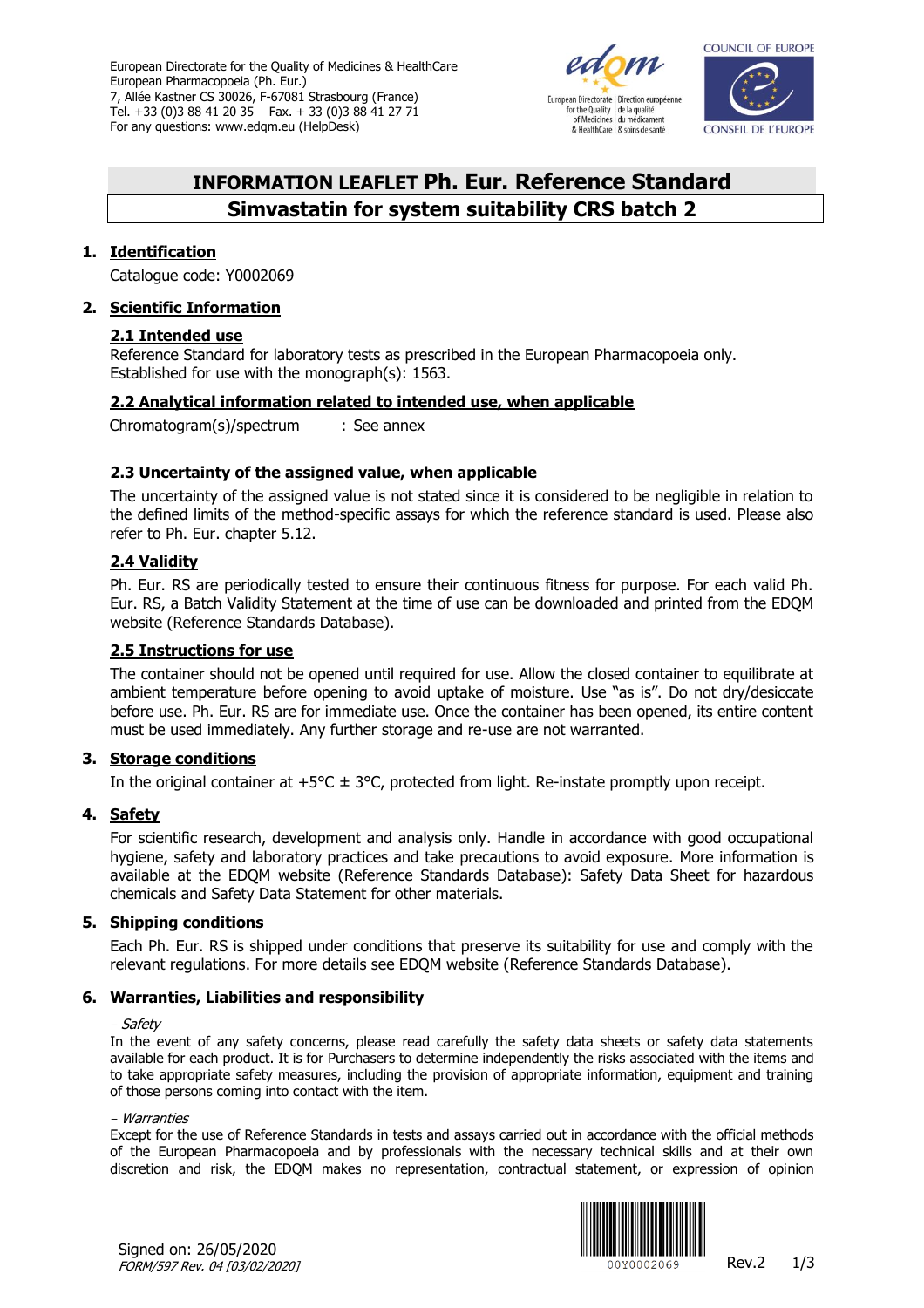concerning the quality or safety of any item supplied, the presence of any defect in it, or its fitness for any particular purpose except that as described above.

The EDQM does not guarantee that the items will meet the Purchaser's specific expectations. The EDQM only guarantees that the items (i) were fit for use according to EDQM's intended use of the product ;(ii) were fit for use at the moment that they were handed over to the carrier being responsible for the delivery of the items to the Purchaser with such accessories including packaging, delivery instructions or other instructions for the item's delivery and reception as the Purchaser may expect to receive; and (iii) possess qualities and performance capabilities which are normal in goods of the same type and which the Purchaser may expect given the nature of the goods and the information provided on the EDQM's website and (iv) the carrier and the Purchaser received clear and accurate instructions for the item's delivery and reception. No other guarantees, whether explicitly or implied, are given by the EDQM. The EDQM does not guarantee that the purchase or use of the items will not infringe any intellectual property rights, in particular patents.

#### - Limitation of Liability

In no event shall the EDQM be liable for any damages due to the use of items, included, but not limited to loss of business, loss of profit, loss of use, loss of opportunity, costs of procurement of substitute goods, services or systems or for any indirect, special, incidental, punitive or consequential damages, however caused and, whether in contract, tort or under any other theory of liability, whether or not the Purchaser has been advised of the possibility of such damages or costs.

Any liability of the EDQM for injury, loss or damage arising from the supply or use of any such item is in any event hereby excluded to the fullest extent permitted internationally accepted commercial standards; in particular, no liability is accepted for loss of profits or indirect or consequential loss.

## **7. Arbitration & Applicable Law**

The aim of the EDQM is to settle any disputes amicably in the framework of its Terms and Conditions. In accordance with the provisions of article 21 of the General Agreement on the Privileges and Immunities of the Council of Europe, all disputes between the EDQM and the Purchaser as regards the application of these General Terms shall be submitted, if a mutual agreement cannot be reached between the parties, to arbitration as laid down in Order [No. 481 of the Secretary General,](https://wcd.coe.int/ViewDoc.jsp?p=&id=1128483&Site=DGAL-CD&direct=true) approved by the Committee of Ministers.

This transaction shall be governed by the Council of Europe's relevant regulatory framework, complemented, where necessary, by French national substantive law.

#### **8. Citation**

Users shall ensure that any reference made to an EDQM Reference Standard in any publication, presentation or public document (ex. scientific articles, data sheets for kits) bears the exact name, and catalogue code of the Reference Standard and the exact name and address of EDQM as given on the first page of this information leaflet.

#### **9. Adoption**

The suitability for intended use has been officially adopted by the European Pharmacopoeia Commission.

## **10. Signature**

This document is approved by:

## **Ms Caroline Offerlé Head of the Quality and Risk Management Section**